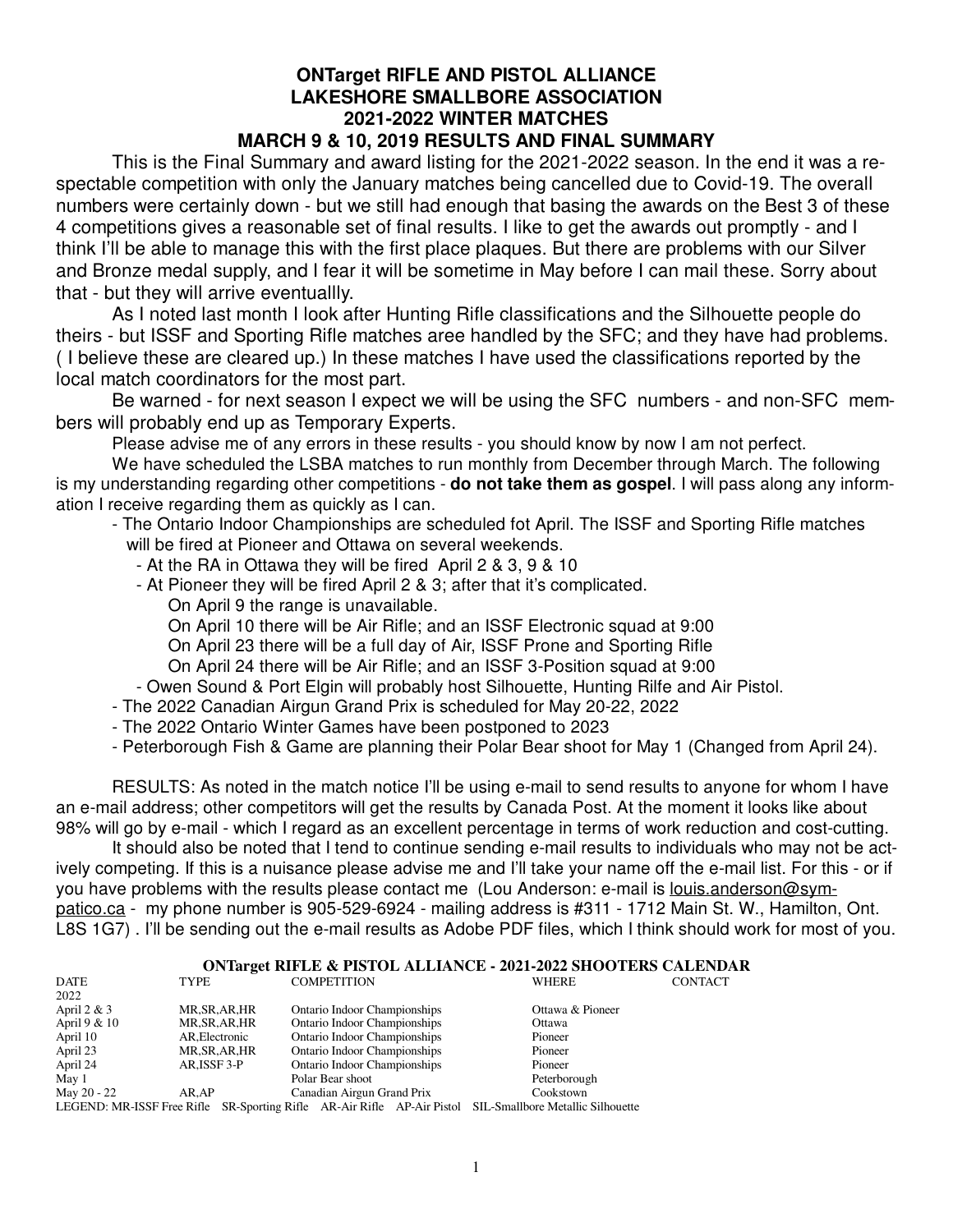### Final Summary of 2021-2022 LSBA Winter Matches continued: **FINAL SUMMARY OF LSBA 2021-2022 WINTER MATCHES**

#### **SPORTING RIFLE PRONE SPURTING RIFLE PRUNE**<br>Rg. Name CLS NOV DEC JAN FEB MAR BEST 3

| ĸg. | Name                                | جبانا      | <b>NOV</b>                     | DEC              | UAN | F ER   | MAR                                  | REPI ?   |              |
|-----|-------------------------------------|------------|--------------------------------|------------------|-----|--------|--------------------------------------|----------|--------------|
|     | 1 Barry Nieuwenhuis<br>2 George Lee | MA<br>MA   | 597X30 597X37<br>593X33 597X31 |                  |     |        | 597X37 1791X104-1st<br>591X26 591X26 |          | 1781X 90-2nd |
|     | 3 Thomas Yeung                      | MA         |                                | 595X27 590X31    |     |        | 590X32 579X26                        | 1775X 90 |              |
|     | 4 Alan Mckellar                     | MA         | 572X13 596X21                  |                  |     |        | 584X20 585X24                        | 1765X 65 |              |
|     |                                     |            |                                |                  |     |        |                                      |          |              |
|     | 1 Robert Birch                      | EX         | 590X29 597X39                  |                  |     |        | 596X34 593X26                        |          | 1786X 99-1st |
|     | 2 Bryan Mckellar                    | EX         | 589X22 590X22                  |                  |     |        | 595X31 590X25                        |          | 1775X 78-2nd |
|     | 3 Rick Mitchell                     | EX         | 590X29 572X 9                  |                  |     |        | 591X25 587X19                        |          | 1768X 73-3rd |
|     | 4 Tatiana Mitkova                   | TE         | 579X14 589X25                  |                  |     |        | 584X18 587X24                        | 1760X 67 |              |
|     | 5 Sufei Xu                          | EX         | 577X11 587X23                  |                  |     |        | 589X20 581X22                        | 1757X 65 |              |
|     | 6 Peter Sheridan                    | TE         | 586X25 576X16                  |                  |     |        | 583X23 585X31                        | 1754X 79 |              |
|     | 7 John Campeau                      | EX         | 578X15 588X26                  |                  |     |        | 576X18 587X23                        | 1753X 64 |              |
|     | 8 George Sawicki                    | EX         | 570X14 578X20                  |                  |     | 570X19 |                                      | 1718X 53 |              |
|     | 9 Spencer Knowler                   | TE         | 571X15 556X10                  |                  |     |        | 575X13 564X12                        | 1710X 40 |              |
|     | 10 Dan Davidson                     | TΕ         | 570X12 564X12                  |                  |     |        | 560X16 560X12                        | 1694X 40 |              |
|     | 1 Dennis Pyle                       | SS         | 560X 8 554X12                  |                  |     |        | 559X10 555X 8                        |          | 1674X 26-1st |
|     | 1 Paul Shoebridge                   | MM         | 562X13 586X24                  |                  |     |        | 566X15 578X24                        |          | 1730X 63-1st |
|     | 2 Mark McGuire                      | MM         | 583X18                         |                  |     |        | 570X17 558X 8                        |          | 1711X 43-2nd |
|     | 3 Paul Johnson                      | MM         |                                | 577X17 553X16    |     |        | 555X11 563X13                        | 1695X 41 |              |
|     | 4 Ki Nam Choi                       | MM         |                                | 463X 1 504X11    |     |        | 541X 9 522X 4                        | 1567X 24 |              |
|     |                                     |            |                                |                  |     |        |                                      |          |              |
|     | 1 Barry Nieuwenhuis                 |            | VT 597X30 597X37               |                  |     |        | 597X37                               |          | 1791X104-1st |
|     | 2 George Lee                        |            | VT 593X33 597X31               |                  |     |        | 591X26 591X26                        |          | 1781X 90-2nd |
|     | 3 Thomas Yeung                      |            | VT 595X27 590X31               |                  |     |        | 590X32 579X26                        | 1775X 90 |              |
|     | 4 Alan Mckellar                     |            | VT 572X13 596X21               |                  |     |        | 584X20 585X24                        | 1765X 65 |              |
|     | 5 John Campeau                      | VT         | 578X15 588X26                  |                  |     |        | 576X18 587X23                        | 1753X 64 |              |
|     | <b>SPORTING RIFLE 3-POSITION</b>    |            |                                |                  |     |        |                                      |          |              |
| Rq. | Name                                | <b>CLS</b> | <b>NOV</b>                     | DEC              | JAN | FEB    | MAR                                  | BEST 3   |              |
|     |                                     |            |                                |                  |     |        |                                      |          |              |
|     | 1 Barry Nieuwenhuis                 | MA         |                                | 582X30 581X24    |     |        | 590X31                               |          | 1753X 85-1st |
|     | 2 Thomas Yeung                      | MA         |                                | 561X18 570X18    |     |        | 564X13 565X18                        | 1699X 49 |              |
|     | 1 Rick Mitchell                     | TΕ         | 552X15 555X11                  |                  |     |        | 561X14 563X12                        |          | 1679X 37-1st |
|     | 2 Shawn Smedmor                     |            |                                | TE 553X11 559X11 |     |        | 551X12 558X 8 1670X 30-2nd           |          |              |
|     | 3 Alan Mckellar                     | EX         | 559X10 559X14                  |                  |     | 545X11 |                                      | 1663X 35 |              |
|     | 4 Angel Ceballos                    | TE         | 533X16 561X11                  |                  |     |        | 554X10                               | 1648X 37 |              |
|     |                                     |            |                                |                  |     |        |                                      |          |              |
|     | 1 John Campeau                      | SS         |                                | 558X12 560X17    |     |        | 564X 8 569X18                        |          | 1693X 43-1st |
|     | 1 Angel Ceballos                    | IJ         | 533X16 561X11                  |                  |     |        | 554X10                               |          | 1648X 37-1st |
|     | 1 Barry Nieuwenhuis                 | VT         | 582X30 581X24                  |                  |     |        | 590X31                               |          | 1753X 85-1st |
|     | 2 Thomas Yeung                      |            | VT 561X18 570X18               |                  |     |        | 564X13 565X18                        |          | 1699X 49-2nd |
|     | 3 John Campeau                      |            | VT 558X12 560X17               |                  |     |        | 564X 8 569X18                        | 1693X 43 |              |
|     | 4 Shawn Smedmor                     | VT         | 553X11 559X11                  |                  |     |        | 551X12 558X 8                        | 1670X 30 |              |
|     | 5 Alan Mckellar                     | VT         | 559X10 559X14                  |                  |     | 545X11 |                                      | 1663X 35 |              |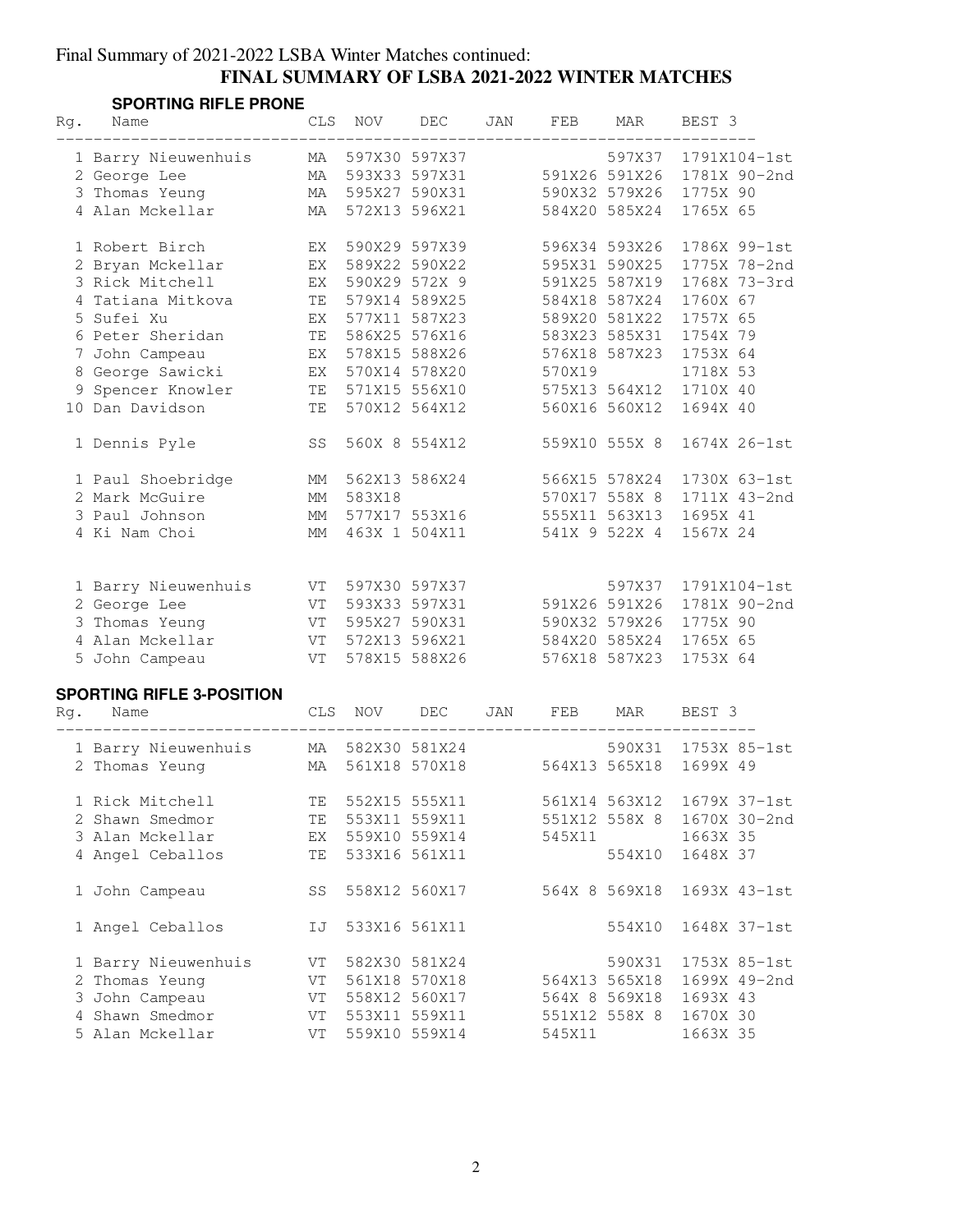|     | <b>ISSF FREE RIFLE PRONE - IRON SIGHTS</b> |            |            |                 |     |              |               |                  |
|-----|--------------------------------------------|------------|------------|-----------------|-----|--------------|---------------|------------------|
| Rg. | Name                                       | CLS.       | <b>NOV</b> | DEC             | JAN | FEB          | MAR           | BEST 3           |
|     | 1 Glynn Loftin                             | OE         |            | 620.6 615.9     |     | 606.2 611.5  |               | 1848.0-1st       |
|     | 2 Lucas Loftin                             | OE         |            | 568.0           |     | 570.0        | 583.6         | 1721.6           |
|     |                                            |            |            |                 |     |              |               |                  |
|     | 1 Faisal Rahman                            | MA         | 595        | 594             |     | 599          |               | 1788-1st         |
|     | 2 Fazal Mohideen                           | МA         | 586        | 593             |     | 592          | 595           | 1780-2nd         |
|     | 3 Paul Deslierres                          | МA         | 583        |                 |     | 596          | 590           | 1769-3rd         |
|     | 4 Glynn Loftin                             | МA         | 586        | 576             |     | 581          | 582           | 1749             |
|     | 5 Kirill Nesterenko                        | МA         | 584        |                 |     | 575          | 588           | 1747             |
|     | 6 Michael Wong-Shui                        | МA         | 580        | 576             |     | 572          | 584           | 1740             |
|     | 1 Peter Westlake                           | EX         | 579        | 592             |     | 591          | 583           | 1766-1st         |
|     | 2 Jose Vila                                | TE         |            | 575             |     | 574          | 589           | 1738-2nd         |
|     | 3 Deen Mohideen                            | TE         | 554        | 574             |     |              | 580           | 1708             |
|     | 4 Trent Campbell                           | TE         | 564        |                 |     | 571          | 573           | 1708             |
|     | 5 Ethan Luk                                | TE         | 348        | 507             |     | 511          | 510           | 1528             |
|     | 1 Ethan Luk                                | JR         | 348        | 507             |     | 511          | 510           | $1528 - 1st$     |
|     | 1 Jose Vila                                | VT         |            | 575             |     | 574          | 589           | 1738-1st         |
|     | 2 Deen Mohideen                            | VT         | 554        | 574             |     |              | 580           | $1708 - 2^{nd*}$ |
|     | 3 Trent Campbell                           | VT         | 564        |                 |     | 571          | 573           | 1708*            |
|     | *- Tie broken by countback.                |            |            |                 |     |              |               |                  |
|     | <b>ISSF FREE RIFLE PRONE - ANY SIGHTS</b>  |            |            |                 |     |              |               |                  |
| Rq. | Name                                       | CLS        | <b>NOV</b> | DEC             | JAN | FEB          | MAR           | BEST 3           |
|     |                                            |            |            |                 |     |              |               |                  |
|     | 1 Glynn Loftin                             | МA         | 598        | 592             |     | 587          | 592           | 1782-1st         |
|     | 2 Fazal Mohideen                           | МA         | 586        | 594             |     | 590          | 597           | 1781-2nd         |
|     | 3 Paul Deslierres                          | МA         | 588        |                 |     | 595          | 594           | 1777             |
|     | 4 Kirill Nesterenko                        | MA         | 581        |                 |     | 592          | 583           | 1756             |
|     | 5 Michael Wong-Shui                        | МA         | 578        | 582             |     | 581          | 585           | 1748             |
|     | 1 Jose Vila                                | TE         |            | 578             |     | 580          | 589           | $1747 - 1st$     |
|     | 2 Steve Lyman                              | TΕ         | 572        | 583             |     | 583          | 571           | 1738-2nd         |
|     | 3 Deen Mohideen                            | TE         | 566        | 566             |     | 572          | 566           | 1704             |
|     | 1 Jose Vila                                | VT         |            | 578             |     | 580          | 589           | $1747 - 1st$     |
|     | 2 Steve Lyman MT 572 583 583 571 1738-2nd  |            |            |                 |     |              |               |                  |
|     | 3 Deen Mohideen                            | VT         |            | 566 566         |     | 572          | 566 10        | 1704             |
|     |                                            |            |            |                 |     |              |               |                  |
| Rg. | <b>ISSF FREE RIFLE 3-POSITION</b><br>Name  | <b>CLS</b> |            | NOV DEC         |     | JAN FEB MAR  | BEST 3        |                  |
|     |                                            |            |            |                 |     |              |               |                  |
|     | 1 Greg Sych                                | OE         | 1157       | 1160            |     | 1181         |               | 3498-1st         |
|     | 2 Shannon Westlake                         | OE         |            | 1146            |     | 1158         | 1157 3461-2nd |                  |
|     | 3 Cindy Luk                                |            |            | OE 1135 1147    |     | 1127         | 1132 3414     |                  |
|     | 4 Michal Dugovic                           |            |            | OE 1137 1135    |     | 1133         | 1131 3405     |                  |
|     | 5 Sharon Bowes                             | OE         |            | 1125 1128       |     | 1114         | 1115 3368     |                  |
|     | <b>ISSF SPORT RIFLE</b>                    |            |            |                 |     |              |               |                  |
| Rq. | Name                                       | CLS        |            | NOV DEC JAN FEB |     | MAR          | BEST 3        |                  |
|     | 1 Shannon Westlake                         | OE         |            | 577             | 579 | 580 1736-1st |               |                  |
|     | 2 Cindy Luk                                |            | OE 564     | 570             | 563 | 568 1702-2nd |               |                  |
|     | 3 Sharon Bowes                             |            | OE 564     | 561             | 552 | 560          | 1685          |                  |

# **ISSF FREE RIFLE PRONE - IRON SIGHTS**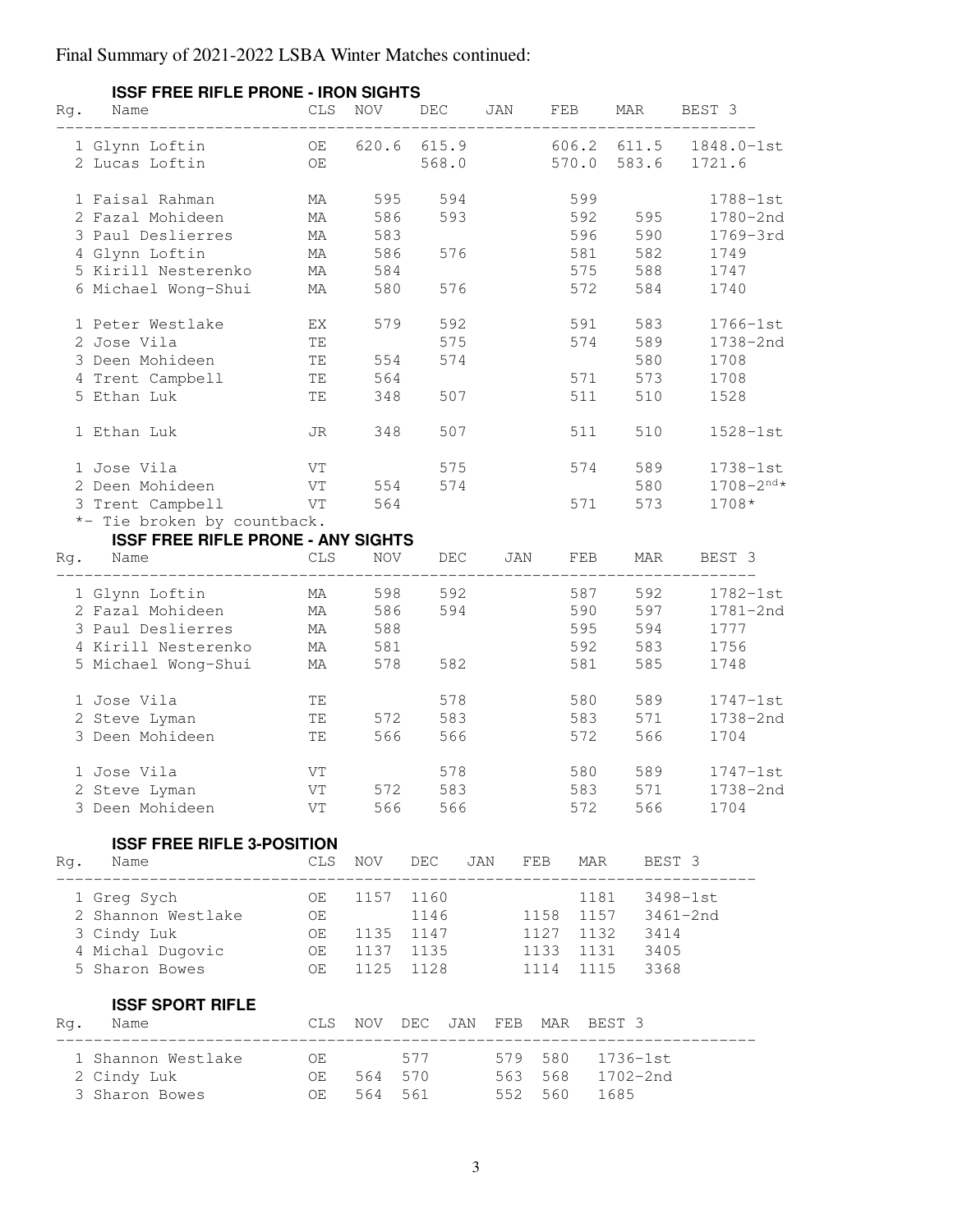|     | <b>AIR RIFLE</b>      |                                                                                                                                                                                                                                |             |     |       |     |       |     |              |              |  |
|-----|-----------------------|--------------------------------------------------------------------------------------------------------------------------------------------------------------------------------------------------------------------------------|-------------|-----|-------|-----|-------|-----|--------------|--------------|--|
| Rg. | Name                  | CLS                                                                                                                                                                                                                            | <b>NOV</b>  |     | DEC   | JAN | FEB   |     | MAR          | BEST 3       |  |
|     | 1 Simran Kaur         | OE                                                                                                                                                                                                                             | 619.3       |     | 616.6 |     | 612.9 |     | 612.0        | 1848.8-1st   |  |
|     | 2 Cindy Luk           | OE                                                                                                                                                                                                                             | 600.2       |     | 601.3 |     | 602.5 |     | 602.8        | 1806.6-2nd   |  |
|     | 3 Michal Dugovic      | OE                                                                                                                                                                                                                             | 594.9 600.5 |     |       |     | 595.1 |     | 606.8        | 1802.4       |  |
|     | 4 Sharon Bowes        | OE                                                                                                                                                                                                                             | 599.3       |     | 599.8 |     | 601.8 |     | 599.6        | 1801.2       |  |
|     | 1 Jeremy Ellis        | MA                                                                                                                                                                                                                             | 584         |     | 580   |     |       | 569 | 572          | $1736 - 1st$ |  |
|     | 1 A. Belanger McGuire | EX                                                                                                                                                                                                                             | 543         |     | 559   |     |       |     | 572          | $1674 - 1st$ |  |
|     | 2 Annika Culhane      | TΕ                                                                                                                                                                                                                             | 508         |     | 521   |     |       |     | 525          | $1554 - 2nd$ |  |
|     | 3 Thomas Yeung        | EX                                                                                                                                                                                                                             | 496         |     | 503   |     |       | 495 | 503          | $1502 - 3rd$ |  |
|     | 4 Shawn Smedmor       | TE                                                                                                                                                                                                                             | 416 465     |     |       |     |       | 457 | 442          | 1364         |  |
|     | 5 Ethan Luk           |                                                                                                                                                                                                                                | TE 354      |     | 358   |     |       | 371 | 378          | 1107         |  |
|     | 6 Michael McKellar    | TE                                                                                                                                                                                                                             | 254         |     | 317   |     |       | 254 | 202          | 825          |  |
|     | 1 Margus Jukkum       | SS                                                                                                                                                                                                                             | 435         |     | 436   |     |       | 452 | 455          | $1343 - 1st$ |  |
|     | 1 Alan Mckellar       | MМ                                                                                                                                                                                                                             | 462         |     | 451   |     |       | 485 | 478          | $1425 - 1st$ |  |
|     | 2 Bryan Mckellar      | MM                                                                                                                                                                                                                             | 418         |     | 398   |     | 429   |     | 373          | 1245         |  |
|     | 1 A. Belanger McGuire | JR                                                                                                                                                                                                                             | 543         |     | 559   |     |       |     | 572          | $1674-1st$   |  |
|     | 2 Annika Culhane      | JR                                                                                                                                                                                                                             | 508         |     | 521   |     |       |     | 525          | $1554 - 2nd$ |  |
|     | 3 Ethan Luk           | JR                                                                                                                                                                                                                             | 354         |     | 358   |     | 371   |     | 378          | 1107         |  |
|     | 1 Thomas Yeung        | VT and the set of the set of the set of the set of the set of the set of the set of the set of the set of the set of the set of the set of the set of the set of the set of the set of the set of the set of the set of the se | 496         |     | 503   |     |       | 495 | 503          | $1502 - 1st$ |  |
|     | 2 Alan Mckellar       | VT                                                                                                                                                                                                                             | 462         |     | 451   |     |       | 485 | 478          | 1425-2nd     |  |
|     | 3 Shawn Smedmor       | VT                                                                                                                                                                                                                             | 416         |     | 465   |     |       | 457 | 442          | 1364         |  |
|     | <b>AIR PISTOL</b>     |                                                                                                                                                                                                                                |             |     |       |     |       |     |              |              |  |
| Rg. | Name                  | CLS                                                                                                                                                                                                                            | NOV         | DEC | JAN   | FEB | MAR   |     | BEST 3       |              |  |
|     | 1 Igor Kozic          | MA                                                                                                                                                                                                                             | 576 577     |     |       | 572 | 563   |     | $1725 - 1st$ |              |  |
|     | 2 Stuart Burns        | MA                                                                                                                                                                                                                             | 534         | 544 |       | 554 | 551   |     | 1649-2nd     |              |  |
|     | 3 Oscar Dipilla       | MA                                                                                                                                                                                                                             | 550 546     |     |       | 534 |       |     | 1630         |              |  |
|     | 4 Dave Fritz          | MA                                                                                                                                                                                                                             | 529         | 533 |       | 544 | 536   |     | 1613         |              |  |
|     | 1 Jan Siedlecki       | TE                                                                                                                                                                                                                             | 560         | 551 |       | 559 | 571   |     | $1690 - 1st$ |              |  |
|     | 2 Shane Staniek       | ΕX                                                                                                                                                                                                                             | 521         | 529 |       | 547 | 532   |     | 1608-2nd     |              |  |
|     | 3 Sufei Xu            | EX                                                                                                                                                                                                                             | 494         | 520 |       | 502 | 498   |     | 1520-3rd     |              |  |
|     | 4 Soren Sorensen      | $\mathop{\rm EX}\nolimits$                                                                                                                                                                                                     |             | 520 |       | 483 | 499   |     | 1502         |              |  |
|     | 5 Stephane Garnier    | TE                                                                                                                                                                                                                             | 505         | 496 |       | 498 | 485   |     | 1499         |              |  |
|     | 6 Bob Dippel          | TΕ                                                                                                                                                                                                                             |             | 443 |       | 429 | 448   |     | 1320         |              |  |
|     | 1 Stefan Vogtle       | SS                                                                                                                                                                                                                             | 533         | 506 |       | 512 |       |     | $1551 - 1st$ |              |  |
|     | 1 Dave Fritz          | VT                                                                                                                                                                                                                             | 529         | 533 |       | 544 | 536   |     | $1613 - 1st$ |              |  |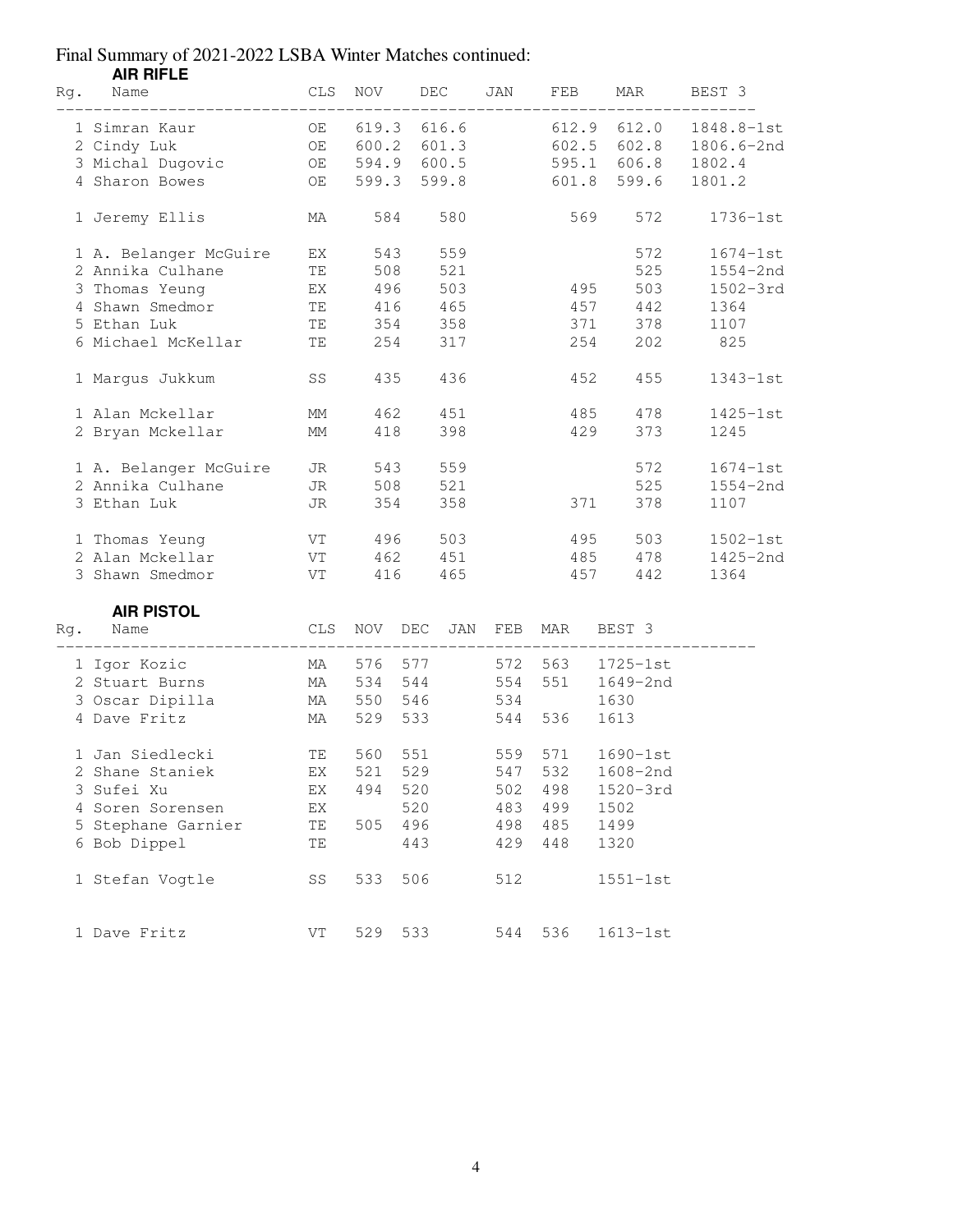|     | <b>HUNTNG RIFLE PRONE</b>        |                |               |                  |     |                                |        |               |                                            |              |
|-----|----------------------------------|----------------|---------------|------------------|-----|--------------------------------|--------|---------------|--------------------------------------------|--------------|
| Rg. | Name                             | <b>CLS</b>     | NOV           | DEC              | JAN | FEB                            | MAR    |               | BEST 3                                     |              |
|     | 1 Barry Nieuwenhuis              | МA             |               | 594X31 599X28    |     |                                | 595X28 |               | 1788X 87-1st                               |              |
|     | 1 Thomas Yeung                   | EX             |               | 590X20 568X 9    |     | 579X27 596X26                  |        |               | 1765X 73-1st                               |              |
|     | 2 Peter Sheridan                 | EX             | 581X 9 586X25 |                  |     | 587X28 591X29                  |        |               | 1764X 82-2nd                               |              |
|     | 3 George Lee                     | EX             |               | 577X21 592X22    |     | 577X16 589X25                  |        |               | 1758X 68                                   |              |
|     | 4 Sufei Xu                       | EX             |               | 589X29 572X14    |     | 587X23 564X15                  |        |               | 1748X 66                                   |              |
|     | 5 George Sawicki                 | EX             |               | 564X17 574X14    |     | 570X17                         |        |               | 1708X 48                                   |              |
|     |                                  |                |               |                  |     |                                |        |               |                                            |              |
|     | 1 Robert Birch                   | SS             |               | 588X26 598X40    |     | 593X32 594X37                  |        |               | 1785X109-1st                               |              |
|     | 2 Scott Munro                    | SS             | 589X29 583X21 |                  |     | 595X26 584X15                  |        |               | 1768X 70-2nd                               |              |
|     | 3 Paul Shoebridge                | SS             |               | 575X17 576X22    |     | 592X19 562X10                  |        |               | 1743X 58-3rd                               |              |
|     | 4 Shawn Smedmor                  | SS             |               | 545X11 579X12    |     | 567X11 567X16                  |        |               | 1713X 39                                   |              |
|     | 5 Dennis Pyle                    | SS             |               | 562X16 559X12    |     | 564X17 558X 9                  |        |               | 1685X 45                                   |              |
|     | 6 Ken Russell                    | SS             |               | 481X 2 509X 9    |     | 537X 7 512X 8                  |        |               | 1558X 24                                   |              |
|     | 1 Dan Davidson                   | МM             |               | 562X17 551X 9    |     | 572X11 549X 6                  |        |               | 1685X 37-1st                               |              |
|     | 2 Ki Nam Choi                    | MM             |               | 493X 7 517X 0    |     | 498X 2 543X 6                  |        |               | 1558X 8-2nd                                |              |
|     | 3 Harry Lizmore                  | МM             |               | 479X 3 505X 8    |     |                                | 471X 1 |               | 1455X 12                                   |              |
|     |                                  |                |               |                  |     |                                |        |               |                                            |              |
|     | <b>HUNTNG RIFLE STANDING</b>     |                |               |                  |     |                                |        |               |                                            |              |
| Rg. | Name                             | $\mathtt{CLS}$ | NOV           | DEC              | JAN | FEB                            |        | MAR           | BEST 3                                     |              |
|     | 1 Shawn Ryan                     | MA             | 579X14 573X13 |                  |     | 581X20                         |        | 574X16        |                                            | 1734X 50-1st |
|     | 2 Harold Frey                    | MA             | 565X11 566X 9 |                  |     | 564X10                         |        | 574X15        |                                            | 1705X 35-2nd |
|     | 3 Peter Sedman                   | MA             | 546X 9 564X 9 |                  |     | 558X16                         |        | 564X10        | 1686X 35                                   |              |
|     | 4 Dan Gloor                      | MA             |               | 545X 8 574X15    |     | 556X14                         |        | 553X10        | 1683X 39                                   |              |
|     | 5 Dave Fritz                     | MA             |               | 544X 8 560X14    |     | 538X10                         |        | 556X11        | 1660X 33                                   |              |
|     | 1 Dave Charette                  | EX             | 522X 6 550X10 |                  |     | 539X 7                         |        | 549X11        |                                            | 1638X 28-1st |
|     | 2 Richard Lillico                | EX             | 536X 5 535X 8 |                  |     | 542X 7                         |        | 534X 4        |                                            | 1613X 20-2nd |
|     | 3 Joe Struys                     | EX             |               | 527X 7 536X 3    |     | 520X 5                         |        | 541X 6        | 1604X 16                                   |              |
|     | 4 Ron Noble                      |                |               | 520X 6 542X 4    |     |                                |        | 535X 8        | 1597X 18                                   |              |
|     |                                  | EX             |               |                  |     | 518X 3                         |        |               |                                            |              |
|     | 1 Lee Gilray                     | SS             |               | 542X 9 543X 9    |     | 520X 3                         |        | 540X 5        |                                            | 1625X 23-1st |
|     | 2 Adam Fewster                   | SS             |               | 523X 8           |     | 483X 2                         |        | 485X 4        |                                            | 1491X 14-2nd |
|     | 3 Dave Kinsman                   | SS             |               | 463X 3 434X 2    |     | 435X 2                         |        | 454X 2        | 1352X                                      | 7            |
|     | 1 Mark Richards                  |                |               | MM 522X 9 488X 2 |     |                                |        |               | 487X 2 478X 2 1497X 13-1st                 |              |
|     | 2 Peter Clark                    |                |               |                  |     |                                |        |               | MM 365X 3 476X 1 436X 5 405X 3 1317X 9-2nd |              |
|     | 3 Harry Lizmore MM 417X 0 397X 0 |                |               |                  |     |                                |        | 381X 4        | 1195X 4                                    |              |
|     | <b>SILHOUETTE - HUNTER</b>       |                |               |                  |     |                                |        |               |                                            |              |
|     | Rg. Name                         |                |               |                  |     | CLS NOV DEC JAN FEB MAR BEST 3 |        |               |                                            |              |
|     | 1 Shawn Ryan                     |                | MA 56 56      |                  |     | 55 53 167-1st                  |        |               |                                            |              |
|     | 2 Harold Frey                    |                | MA 49 49      |                  |     | 47 44 145-2nd                  |        |               |                                            |              |
|     | 3 Peter Sedman                   |                |               | MA 42 39         |     | 43 44 129                      |        |               |                                            |              |
|     | 4 Dan Gloor                      | MA             | 40 41         |                  |     | 42 37 123                      |        |               |                                            |              |
|     | 1 Lee Gilray                     |                | 35            |                  |     | 38                             | 35     |               | $108-1st$                                  |              |
|     |                                  | A              |               |                  |     |                                |        |               |                                            |              |
|     | 2 Joe Struys                     | <b>A</b>       | 39            | 33               |     | 35                             |        | 25 107        |                                            |              |
|     | 1 Brvan Mckellar                 | $\overline{B}$ | 12            | 15               |     | 13                             |        | $21$ $49-1st$ |                                            |              |

|     | $\pm$ $\pm$ $\pm$ $\sqrt{2}$ $\pm$ $\pm$ $\sqrt{2}$ $\pm$ $\pm$ $\sqrt{2}$ $\pm$ $\pm$ $\sqrt{2}$ $\pm$ $\pm$ $\sqrt{2}$ $\pm$ $\pm$ $\sqrt{2}$ $\pm$ $\pm$ $\sqrt{2}$ $\pm$ $\pm$ $\sqrt{2}$ $\pm$ $\pm$ $\sqrt{2}$ $\pm$ $\pm$ $\sqrt{2}$ $\pm$ $\pm$ $\sqrt{2}$ $\pm$ $\pm$ $\sqrt{2}$<br><b>SILHOUETTE - STANDARD</b> |      |     |     |     |     |     |         |  |
|-----|---------------------------------------------------------------------------------------------------------------------------------------------------------------------------------------------------------------------------------------------------------------------------------------------------------------------------|------|-----|-----|-----|-----|-----|---------|--|
| Rq. | Name                                                                                                                                                                                                                                                                                                                      | CLS. | NOV | DEC | JAN | FEB | MAR | BEST 3  |  |
|     | 1 Shawn Ryan                                                                                                                                                                                                                                                                                                              | МA   | 52. | 55  |     | 51  | 52  | 159-1st |  |
|     | 2 Harold Frey                                                                                                                                                                                                                                                                                                             | МA   | 48  | 47  |     | 46  | 42  | 141-2nd |  |
|     | 3 Peter Sedman                                                                                                                                                                                                                                                                                                            | МA   | 44  | 42  |     | 43  | 48. | 135     |  |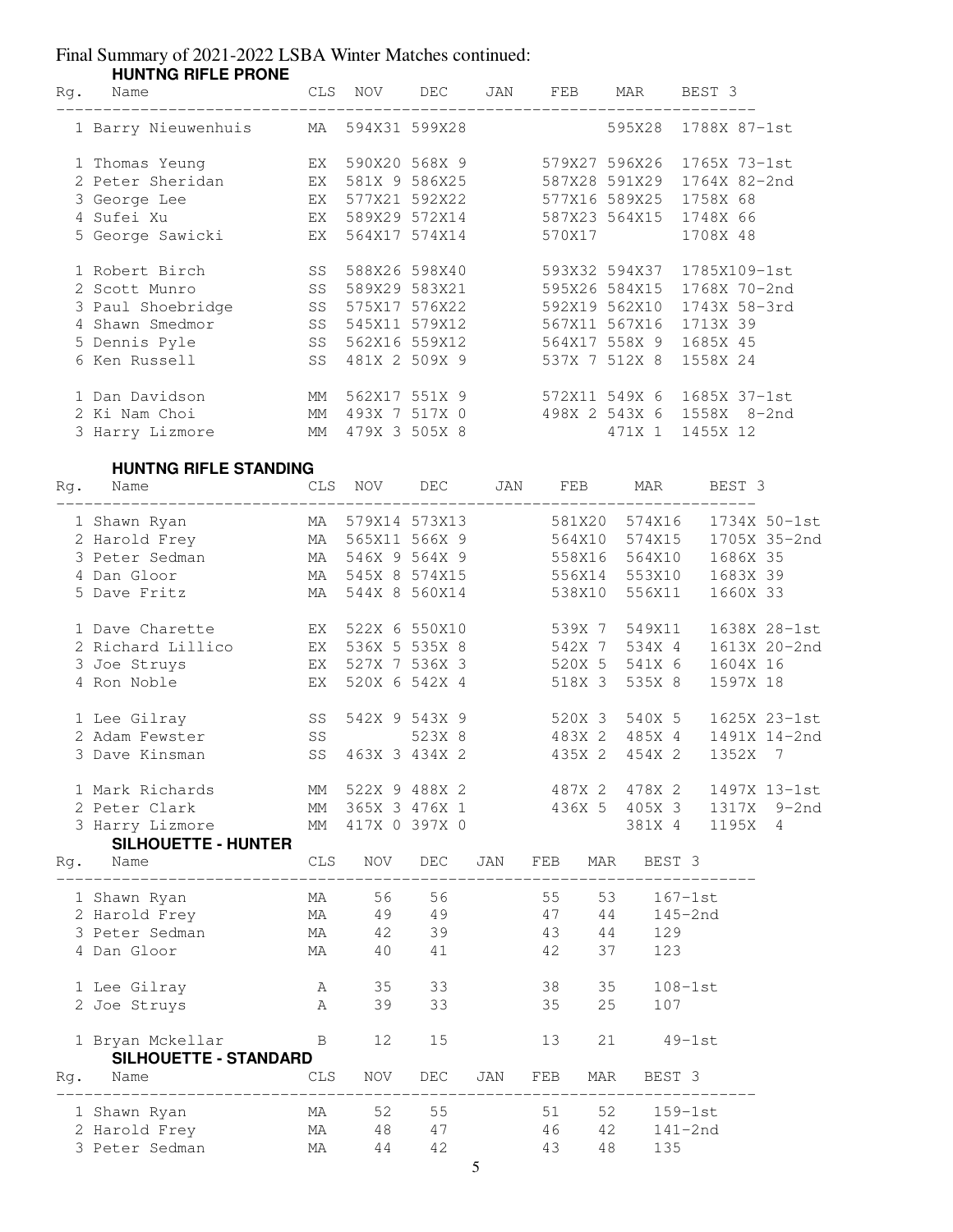|  |             | Final Summary of 2021-2022 LSBA Winter Matches continued: |          |  |        |
|--|-------------|-----------------------------------------------------------|----------|--|--------|
|  | 4 Dan Gloor |                                                           | MA 40 33 |  | 35 108 |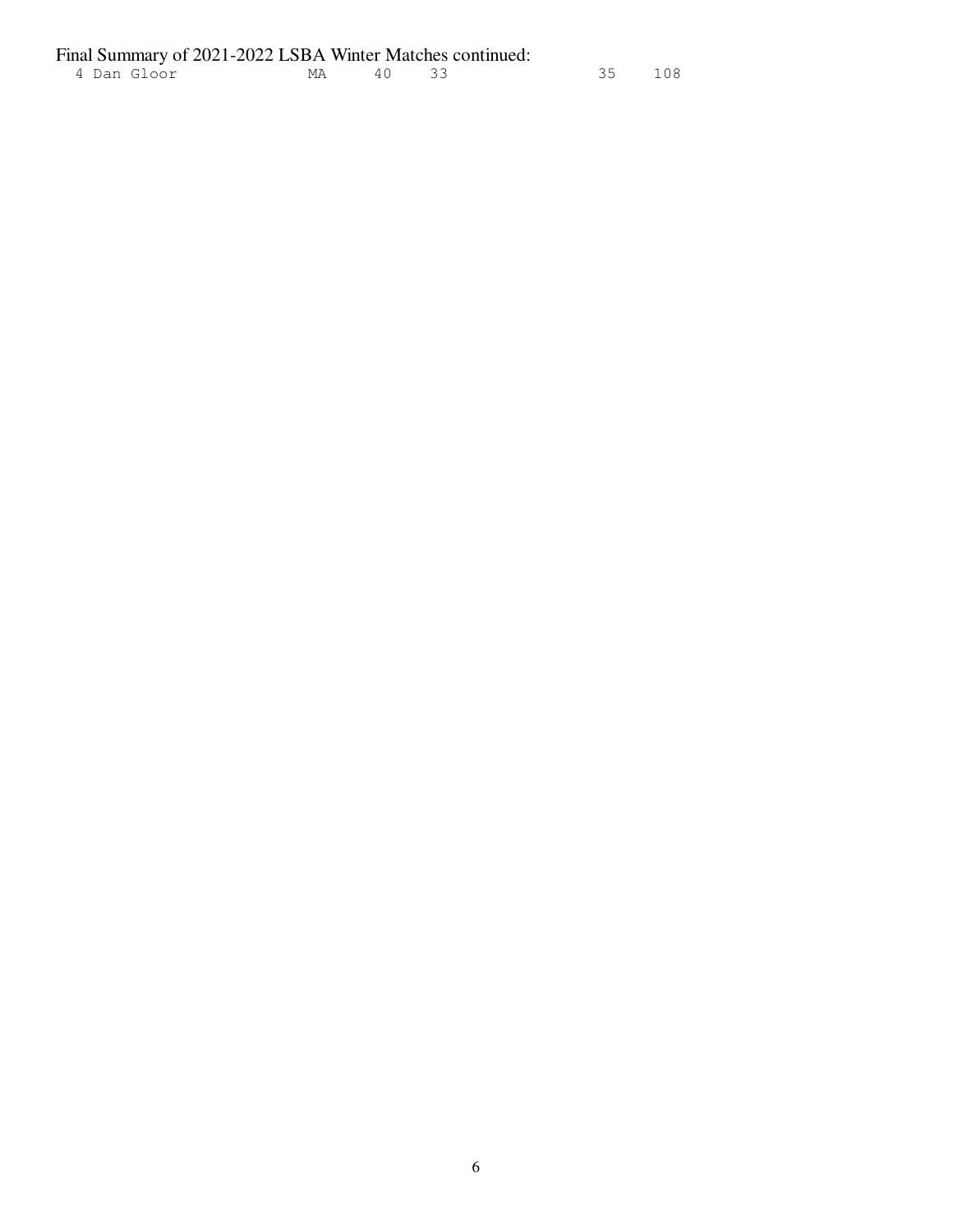#### Final Summary of 2021-2022 LSBA Winter Matches continued: **RESULTS OF MARCH 9 & 10, 2019 LSBA MATCH RESULTS OF MARCH, 2022 LSBA MATCH**

### **SPORTING RIFLE PRONE**

| <b>NAME</b>       | CLS |        | PR #1 PR #2 PR #3 |        | TOTAL  |
|-------------------|-----|--------|-------------------|--------|--------|
| Barry Nieuwenhuis | МA  | 200X11 | 198X12            | 199X14 | 597X37 |
| George Lee        | MA  | 196X 9 | 199X10            | 196X 7 | 591X26 |
| Alan Mckellar     | МA  | 195X 5 | 194X10            | 196X 9 | 585X24 |
| Thomas Yeung      | МA  | 195X11 | 193X 7            | 191X 8 | 579X26 |
| Robert Birch      | EX  | 198X 3 | 197X13            | 198X10 | 593X26 |
| Bryan Mckellar    | EX  | 194X 7 | 197X 7            | 199X11 | 590X25 |
| Tatiana Mitkova   | ΤE  | 198X 9 | 197X11            | 192X 4 | 587X24 |
| John Campeau      | EX  | 198X12 | 193X 5            | 196X 6 | 587X23 |
| Rick Mitchell     | EX  | 194X 6 | 196X 6            | 197X 7 | 587X19 |
| Peter Sheridan    | TE  | 196X11 | 196X13            | 193X 7 | 585X31 |
| Sufei Xu          | EX  | 194X 7 | 196X 9            | 191X 6 | 581X22 |
| Spencer Knowler   | TE  | 187X 4 | 192X 6            | 185X 2 | 564X12 |
| Dan Davidson      | TE  | 190X 5 | 181X 0            | 189X 7 | 560X12 |
| Dennis Pyle       | SS  | 184X 1 | 187X 6            | 184X 1 | 555X 8 |
| Paul Shoebridge   | МM  | 193X10 | 192X 8            | 193X 6 | 578X24 |
| Paul Johnson      | MM  | 192X 2 | 187X 5            | 184X 6 | 563X13 |
| Mark McGuire      | МM  | 188X 6 | 186X 2            | 184X 0 | 558X 8 |
| Ki Nam Choi       | MM  | 178X 2 | 176X 1            | 168X 1 | 522X 4 |
| George Lee        | VT  | 196X 9 | 199X10            | 196X 7 | 591X26 |
| John Campeau      | VT  | 198X12 | 193X 5            | 196X 6 | 587X23 |
| Alan Mckellar     | VT  | 195X 5 | 194X10            | 196X 9 | 585X24 |
| Thomas Yeung      | VT  | 195X11 | 193X 7            | 191X 8 | 579X26 |

## **SPORTING RIFLE 3-POSITION**

| <b>NAME</b>       | <b>CLS</b> | PRONE  | STAND  | KNEEL  | TOTAL  |
|-------------------|------------|--------|--------|--------|--------|
| Barry Nieuwenhuis | MA         | 199X16 | 196X 8 | 195X 7 | 590X31 |
| Thomas Yeung      | МA         | 196X10 | 180X 4 | 189X 4 | 565X18 |
| Rick Mitchell     | TΕ         | 197X 7 | 183X 2 | 183X 3 | 563X12 |
| Shawn Smedmor     | TE.        | 193X 5 | 181X 1 | 184X 2 | 558X 8 |
| Angel Ceballos    | ΤE         | 188X 5 | 182X 4 | 184X 1 | 554X10 |
| John Campeau      | SS         | 197X12 | 184X 1 | 188X 5 | 569X18 |
| Angel Ceballos    | IJ         | 188X 5 | 182X 4 | 184X 1 | 554X10 |
| John Campeau      | VT         | 197X12 | 184X 1 | 188X 5 | 569X18 |
| Thomas Yeung      | VT         | 196X10 | 180X 4 | 189X 4 | 565X18 |
| Shawn Smedmor     | VT         | 193X 5 | 181X 1 | 184X 2 | 558X 8 |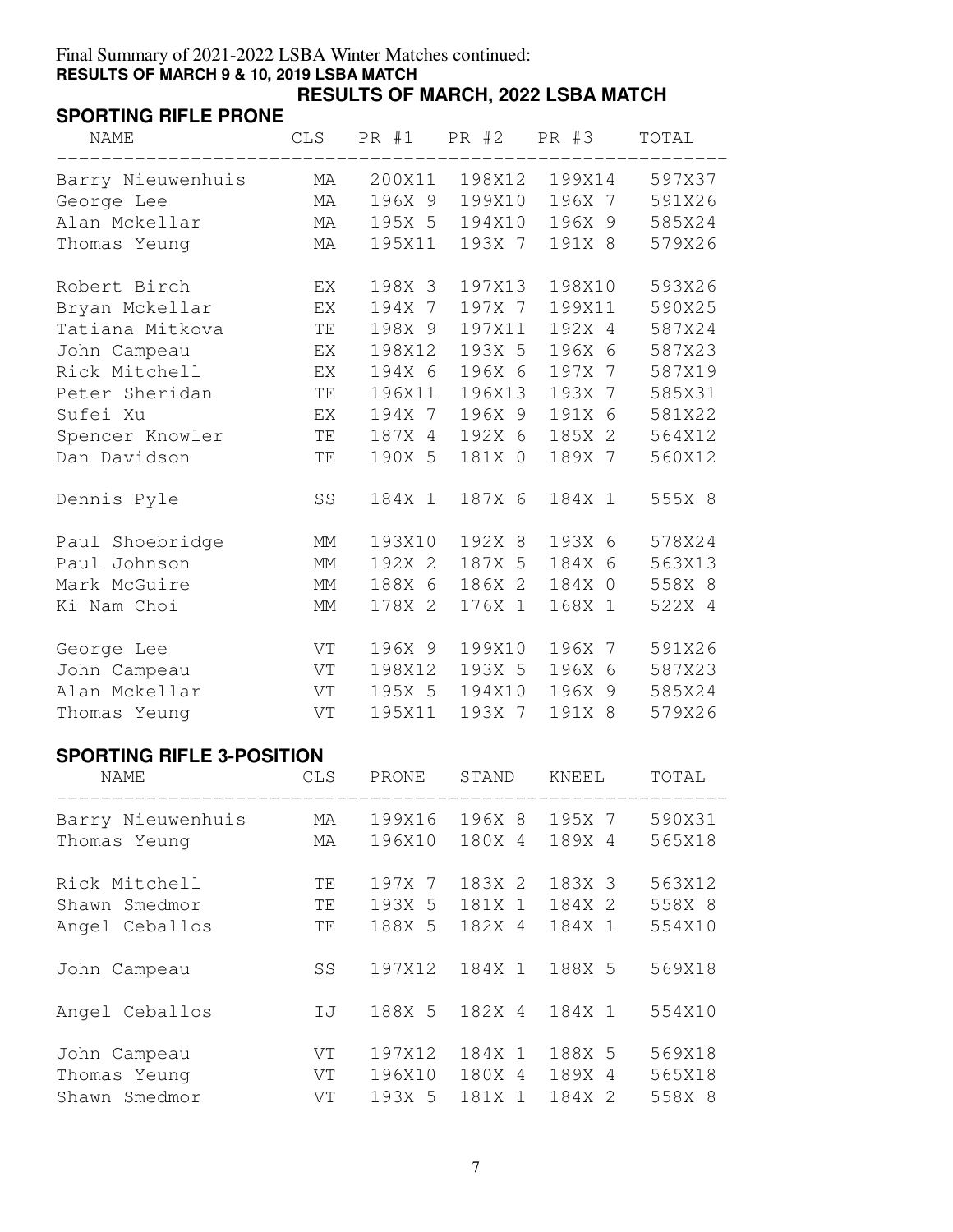| <b>ISSF FREE RIFLE 3-POSITION</b> |  |                           |                   |
|-----------------------------------|--|---------------------------|-------------------|
| 11 T 17 T 17 T 17                 |  | רוגגידים הזוגרות דההזוגזי | $M \cap T \cap T$ |

| NAME                    | CLS  | KNEEL | PRONE STAND |            | TOTAL. |
|-------------------------|------|-------|-------------|------------|--------|
| Greg Sych               | OE.  | 397   | 398         | 386        | 1181   |
| Shannon Westlake        | OE   | 382   | 398         | 377        | 1157   |
| Cindy Luk               | OE   | 377   | 387         | 368        | 1132   |
| Michal Dugovic          | OE   | 381   | 380         | 370        | 1131   |
| Sharon Bowes            | OE   | 364   | 389         | 362        | 1115   |
| <b>ISSF SPORT RIFLE</b> |      |       |             |            |        |
| NAME                    | CLS. | KNEEL | PRONE       | STAND      | TOTAL  |
| Shannon Westlake        | OE.  | 191   | 200         | 189        | 580    |
| Cindy Luk               | OE   | 190   |             | 192<br>186 | 568    |
| Sharon Bowes            | ΟE   | 183   | 197         | 180        | 560    |
|                         |      |       |             |            |        |

### **AIR RIFLE**

| Name                |           | CLS TOTAL |
|---------------------|-----------|-----------|
| Greg Sych           | OE        | 616.0     |
| Simran Kaur         | OE        | 612.0     |
| Michal Dugovic      | OE        | 606.8     |
| Cindy Luk           | OE        | 602.8     |
| Sharon Bowes        | OE        | 599.6     |
| Jeremy Ellis        | МA        | 572       |
| A. Belanger McGuire | EX        | 572       |
| Annika Culhane      | TE        | 525       |
| Thomas Yeung        | EX        | 503       |
| Angel Ceballos      | TE        | 490       |
| Shawn Smedmor       | <b>TE</b> | 442       |
| Ethan Luk           | TE        | 378       |
| Michael McKellar    | TE        | 202       |
| Margus Jukkum       | SS        | 455       |
| Alan Mckellar       | MМ        | 478       |
| Bryan Mckellar      | MМ        | 373       |
| A. Belanger McGuire | JR        | 572       |
| Annika Culhane      | JR        | 525       |
| Angel Ceballos      | JR        | 490       |
| Ethan Luk           | JR        | 378       |
| Thomas Yeung        | VT        | 503       |
| Alan Mckellar       | VT        | 478       |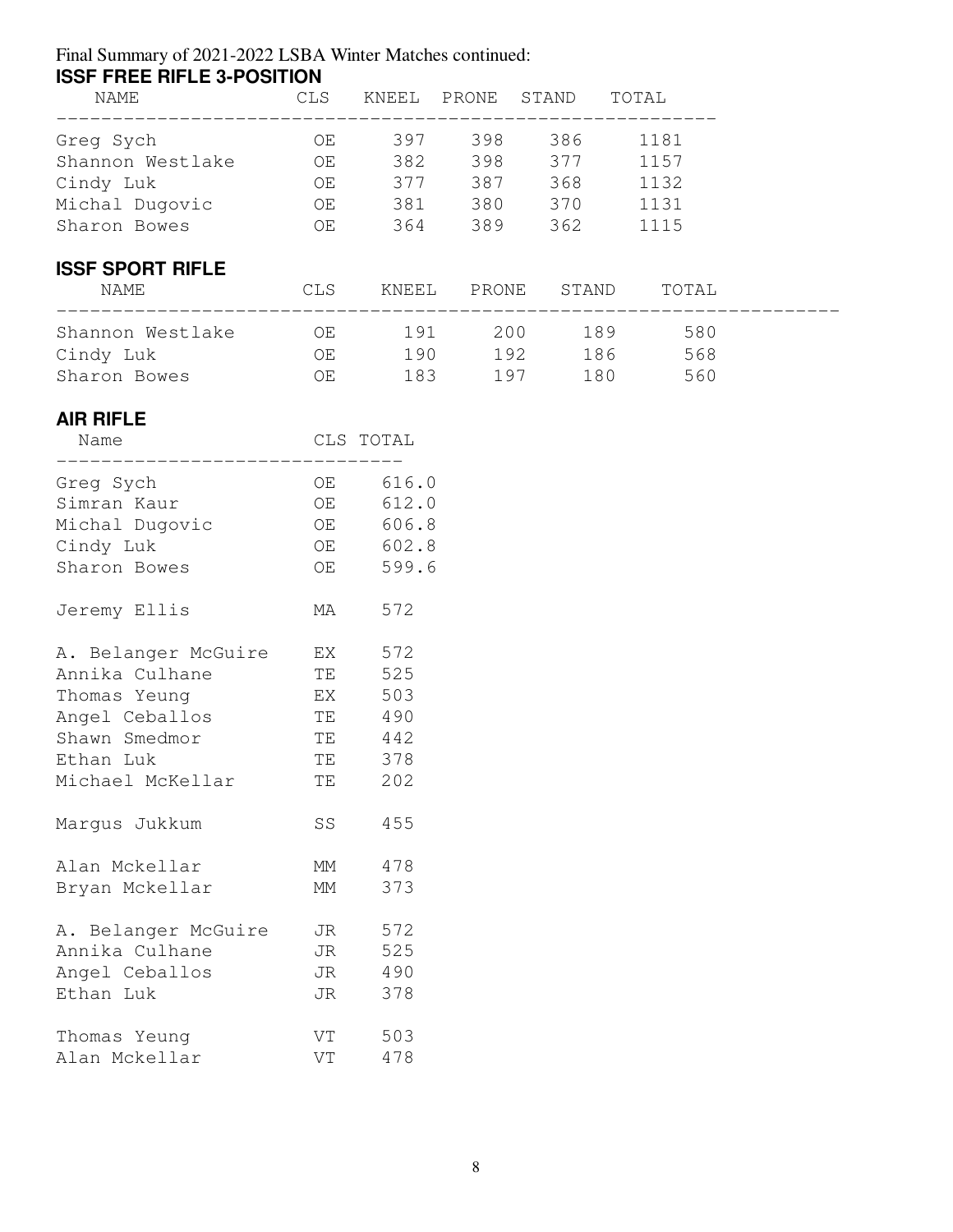| Name             |     | CLS TOTAL |
|------------------|-----|-----------|
| Igor Kozic       | MA. | 563       |
| Stuart Burns     | МA  | 551       |
| Dave Fritz       | МA  | 536       |
| Jan Siedlecki    | TE. | 571       |
| Michael Kaytor   | F.X | 537       |
| Shane Staniek    | F.X | 532       |
| Soren Sorensen   | EX  | 499       |
| Sufei Xu         | F.X | 498       |
| Stephane Garnier | TE. | 485       |
| Bob Dippel       | TE. | 448       |
| Dave Fritz       | VТ  | 536       |

### **SILHOUETTE - HUNTER CLASS**

| Name           |     | CLS TOTAL |
|----------------|-----|-----------|
| Shawn Ryan     | МA  | 53        |
| Harold Frey    | MA. | 44        |
| Peter Sedman   | МA  | 44        |
| Dan Gloor      | МA  | 37        |
| Lee Gilray     | A   | 35        |
| Joe Struys     | A   | 2.5       |
| Bryan Mckellar |     | 21        |

#### **SILHOUETTE - STANDARD CLASS**

| Name         |     | CLS TOTAL |
|--------------|-----|-----------|
|              |     |           |
| Shawn Ryan   | MA  | 52        |
| Peter Sedman | MA. | 48        |
| Harold Frey  | МA  | 42        |
| Dan Gloor    | MА  | 35        |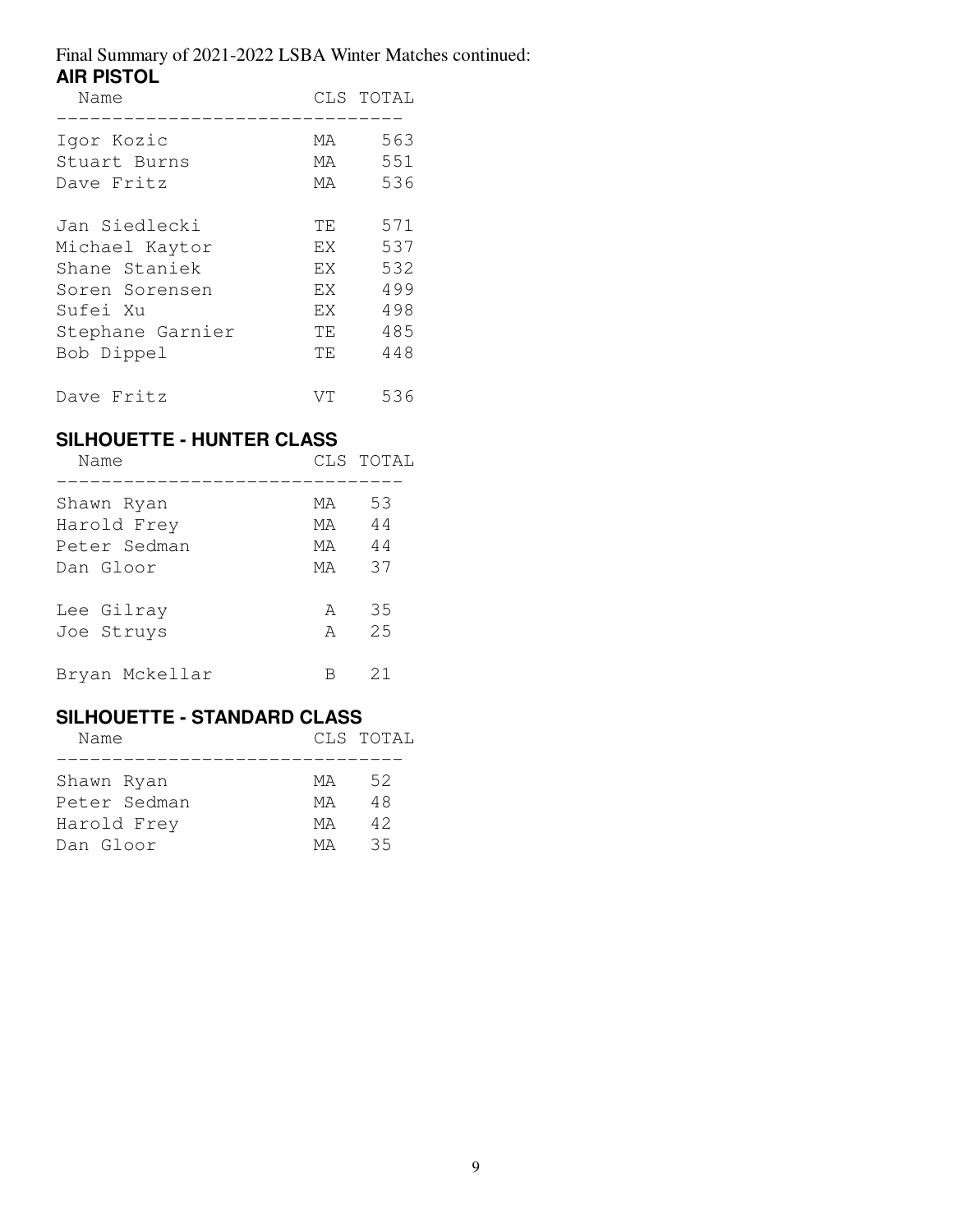| <b>ISSF FREE RIFLE PRONE - IRON SIGHTS</b><br>NAME<br>-------------------- | CLS | TOTAL | <b>ISSF FREE RIFLE PRONE - ANY SIGHTS</b><br>NAME<br>_______________________ | CLS | TOTAL |
|----------------------------------------------------------------------------|-----|-------|------------------------------------------------------------------------------|-----|-------|
| Glynn Loftin                                                               | OE  | 611.5 | Jose Vila                                                                    | VT  | 589   |
| Lucas Loftin                                                               | OE  | 583.6 | Deen Mohideen                                                                | VT  | 580   |
|                                                                            |     |       | Trent Campbell                                                               | VT  | 573   |
| Fazal Mohideen                                                             | МA  | 595   |                                                                              |     |       |
| Paul Deslierres                                                            | МA  | 590   | Fazal Mohideen                                                               | MA  | 597   |
| Kirill Nesterenko                                                          | МA  | 588   | Paul Deslierres                                                              | МA  | 594   |
| Michael Wong-Shui                                                          | МA  | 584   | Glynn Loftin                                                                 | МA  | 592   |
| Glynn Loftin                                                               | МA  | 582   | Michael Wong-Shui                                                            | МA  | 585   |
|                                                                            |     |       | Kirill Nesterenko                                                            | МA  | 583   |
| Jose Vila                                                                  | ΤE  | 589   |                                                                              |     |       |
| Peter Westlake                                                             | EX  | 583   | Jose Vila                                                                    | TE. | 589   |
| Deen Mohideen                                                              | ΤE  | 580   | Steve Lyman                                                                  | TE. | 571   |
| Trent Campbell                                                             | ΤE  | 573   | Deen Mohideen                                                                | ΤE  | 566   |
| Ethan Luk                                                                  | TΕ  | 510   |                                                                              |     |       |
|                                                                            |     |       | Jose Vila                                                                    | VT  | 589   |
| Ethan Luk                                                                  | JR. | 510   | Deen Mohideen                                                                | VT  | 566   |